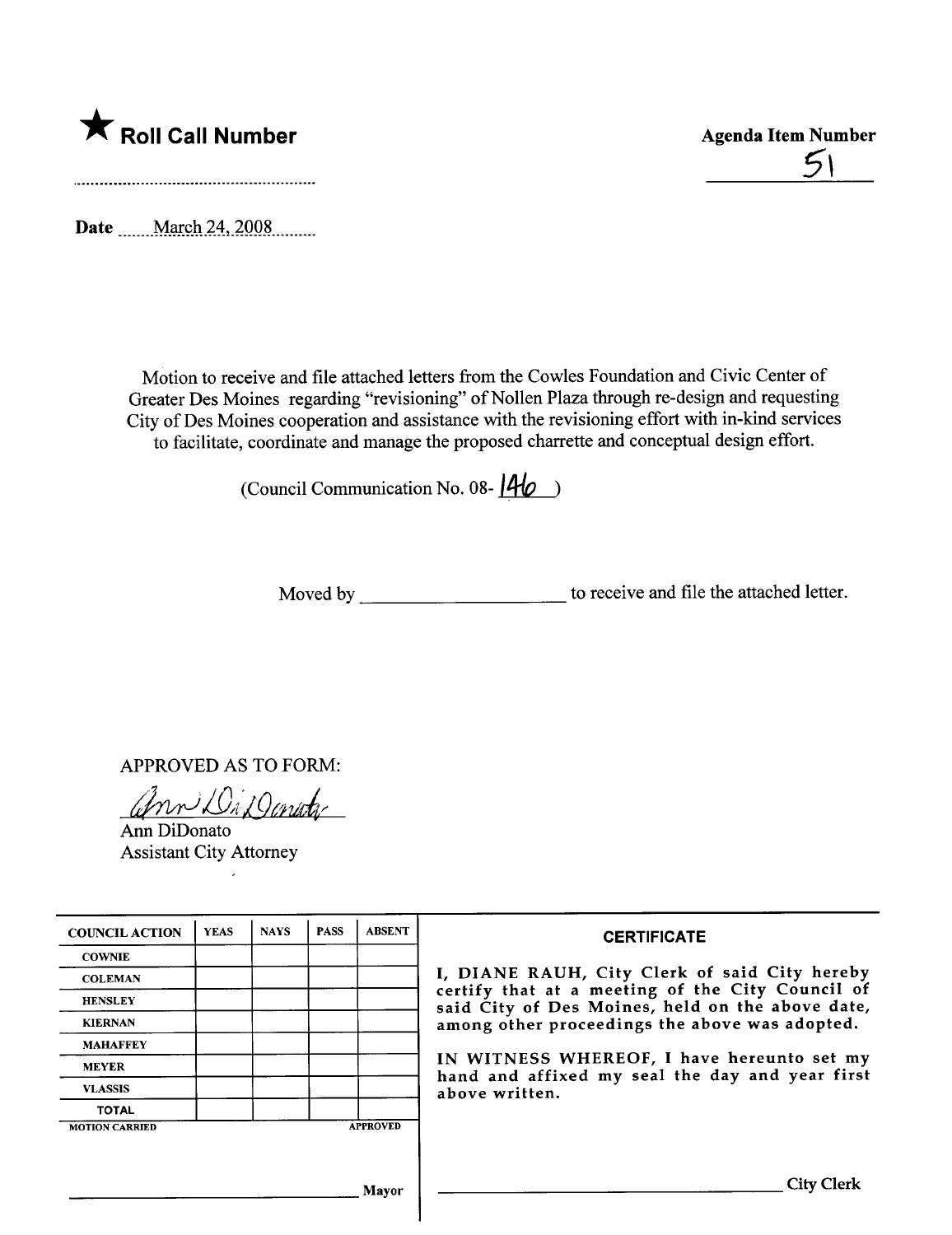715 LOCUST STREET DES MOINES, IOWA 50309

March 18, 2008

Mr. Rick Clark City Manager City of Des Moines 400 Robert D. Ray Drive Des Moines, IA 50309

Dear Rick;

It is with great enthusiasm for Des Moines - past, present, and future - that the Cowles Foundation comes to you with our expression of interests in Nollen Plaza. The Cowles Foundation and its trustees played a key role in the visioning, design and building of Nollen Plaza and the Civic Center. Now, nearly thirty years after its creation, we recognize both a need and opportunity to enhance this important downtown space.

Nollen Plaza sits at the crossroads of many great downtown entertainment venues - the Science Center, Court Avenue, the Iowa Events Center, Gateway Park, the Riverwalk, East Vilage, and the Capitol Terraces. Nollen Plaza plays an important role in downtown Des Moines and, while it has several positive attributes, it is currently falling short of its potentiaL.

Amidst the flurry of recent downtown investment and in response to the recently approved downtown plan, the Cowles Foundation proposes to co-sponsor a charette that re-envisions Nollen Plaza in the image ofrecently developed downtown urban parks (i.e.: Millennium Park in Chicago).

It is our intention that this process will produce a conceptual design that can be used for the purposes of fund-raising. The Civic Center Board of Trustees has graciously agreed to share in expenses necessary to bring world-class designers and an artist to town for the design charette. We ask that the City actively join in this collaboration through in-kind staff support of the public workshops and conceptual design effort.

The Cowles Foundation is committed to sponsor what we believe will be an exciting design process for the downtown Des Moines community. After completing the conceptual design and timed to best suit other downtown endeavors, we anticipate spearheading a fund-raising campaign to implement a revitalized Nollen Plaza. The Cowles Foundation is enthusiastic about this initiative and we look forward to contributing to the expanding momentum of downtown Des Moines.

Best Regards,

Best Regards,<br>Charles C. Edwards, Jr. President  $\bigg\}$